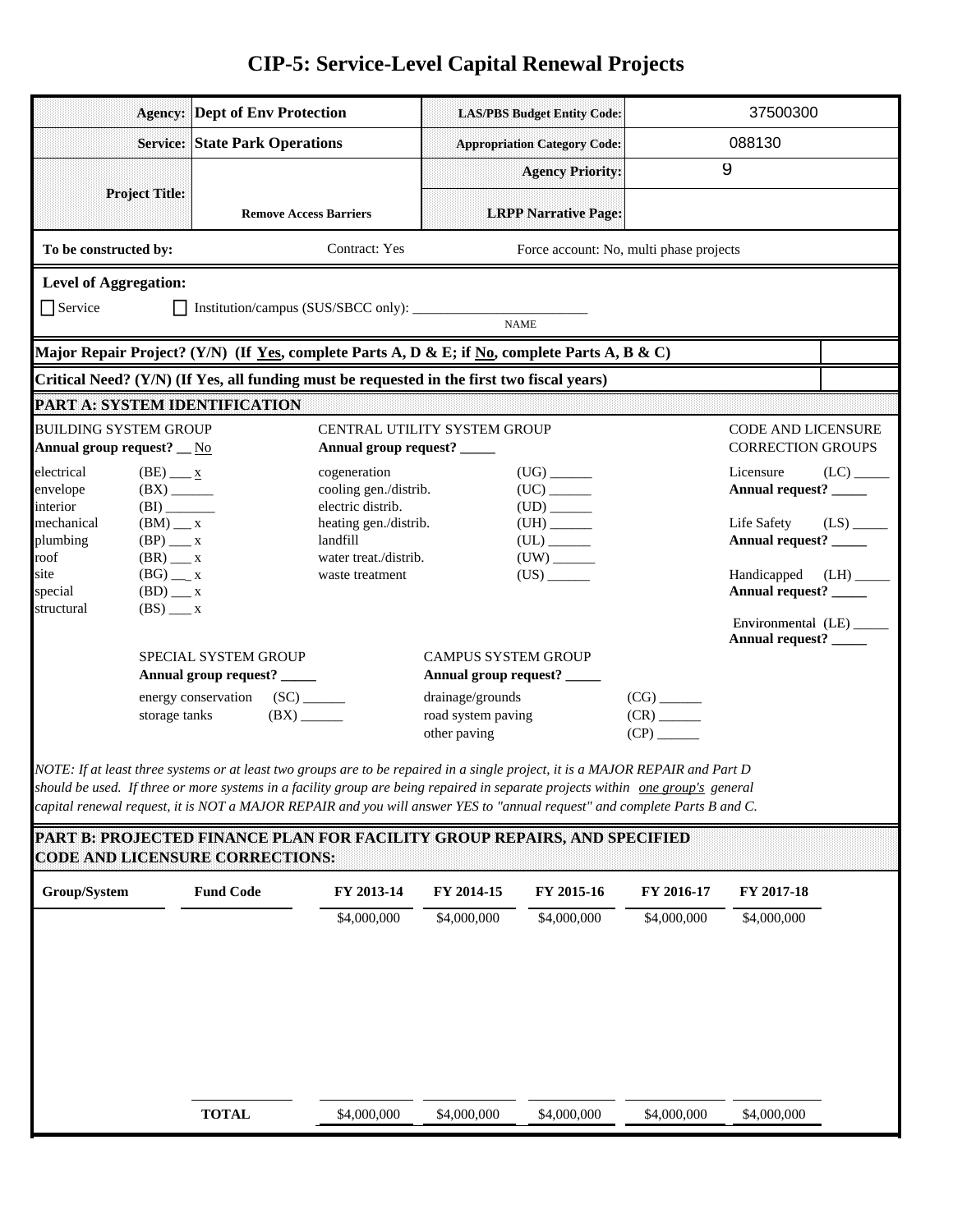| Project<br><b>Description</b>                                  | <b>DMS</b><br>Bldg.# | <b>Critical</b><br>Routine | FY 2013-14  | FY 2014-15  | FY 2015-16                                                              | FY 2016-17  | FY 2017-18  |  |
|----------------------------------------------------------------|----------------------|----------------------------|-------------|-------------|-------------------------------------------------------------------------|-------------|-------------|--|
|                                                                |                      |                            | \$4,000,000 | \$4,000,000 | \$4,000,000                                                             | \$4,000,000 | \$4,000,000 |  |
|                                                                |                      |                            |             |             |                                                                         |             |             |  |
|                                                                |                      |                            |             |             |                                                                         |             |             |  |
| PART D: SCHEDULE OF MAJOR REPAIRS AND COMPONENT FINANCING:     |                      |                            |             |             |                                                                         |             |             |  |
| BUILDING / FACILITY IDENTIFICATION / DESCRIPTION               |                      |                            |             |             |                                                                         |             |             |  |
|                                                                |                      |                            |             |             |                                                                         |             | COUNTY      |  |
| LRPP NARRATIVE PAGE ON WHICH PROJECT IS DESCRIBED ____________ |                      |                            |             |             |                                                                         |             |             |  |
| <b>Schedule of Project Components</b><br>(Component/Fund Code) |                      |                            | FY 2013-14  | FY 2014-15  | <b>Estimated Expenditures</b><br>FY 2015-16<br>FY 2016-17<br>FY 2017-18 |             |             |  |
|                                                                |                      |                            | \$4,000,000 | \$4,000,000 | \$4,000,000                                                             | \$4,000,000 | \$4,000,000 |  |
|                                                                |                      |                            |             |             |                                                                         |             |             |  |
|                                                                |                      |                            |             |             |                                                                         |             |             |  |
|                                                                |                      |                            |             |             |                                                                         |             |             |  |
|                                                                |                      | <b>Fund Code</b>           | FY 2013-14  | FY 2014-15  | FY 2015-16                                                              | FY 2016-17  | FY 2017-18  |  |
|                                                                |                      |                            |             | \$1,000,000 | \$1,000,000                                                             | \$1,000,000 | \$1,000,000 |  |
| Total: All Costs by Fund Code                                  |                      | 2423                       | \$1,000,000 |             |                                                                         |             |             |  |
|                                                                |                      | 2131                       | \$3,000,000 | \$3,000,000 | \$3,000,000                                                             | \$3,000,000 | \$3,000,000 |  |
|                                                                |                      | <b>TOTAL</b>               | \$4,000,000 | \$4,000,000 | \$4,000,000                                                             | \$4,000,000 | \$4,000,000 |  |
| PART E: COST EFFICIENCIES ANTICIPATED FROM MAJOR REPAIRS:      |                      |                            |             |             |                                                                         |             |             |  |
| <b>Incremental Facility</b><br><b>Maintenance Costs</b>        |                      | <b>Fund</b><br>Code        | FY 2013-14  | FY 2014-15  | FY 2015-16                                                              | FY 2016-17  | FY 2017-18  |  |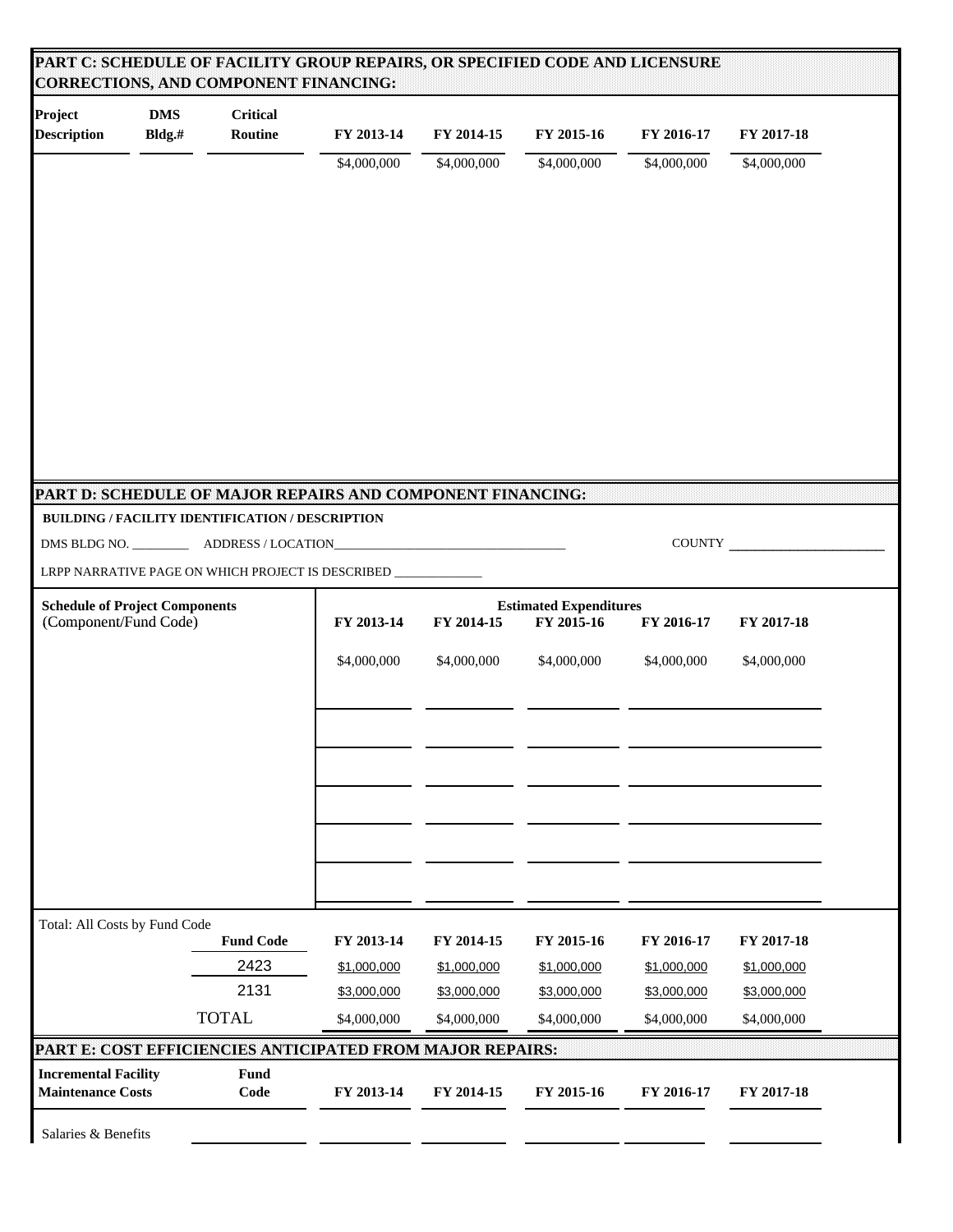|                      | ${\tt SUBTOTAL}$                          |           |           |           |           |           |  |
|----------------------|-------------------------------------------|-----------|-----------|-----------|-----------|-----------|--|
|                      |                                           |           |           |           |           |           |  |
|                      |                                           |           |           |           |           |           |  |
|                      |                                           |           |           |           |           |           |  |
| <b>OPS</b>           |                                           |           |           |           |           |           |  |
|                      |                                           |           |           |           |           |           |  |
|                      |                                           |           |           |           |           |           |  |
|                      | ${\tt SUBTOTAL}$                          |           |           |           |           |           |  |
|                      |                                           |           |           |           |           |           |  |
| Expenses             |                                           |           |           |           |           |           |  |
|                      |                                           |           |           |           |           |           |  |
|                      |                                           |           |           |           |           |           |  |
|                      |                                           |           |           |           |           |           |  |
|                      | ${\tt SUBTOTAL}$                          |           |           |           |           |           |  |
|                      |                                           |           |           |           |           |           |  |
|                      |                                           |           |           |           |           |           |  |
| Other (specify)      |                                           |           |           |           |           |           |  |
|                      |                                           |           |           |           |           |           |  |
|                      |                                           |           |           |           |           |           |  |
|                      |                                           |           |           |           |           |           |  |
|                      | $\ensuremath{\mathsf{t}}\xspace$ SUBTOTAL |           |           |           |           |           |  |
|                      |                                           |           |           |           |           |           |  |
|                      |                                           |           |           |           |           |           |  |
| <b>Fund Totals</b>   |                                           |           |           |           |           |           |  |
|                      |                                           |           |           |           |           |           |  |
|                      |                                           |           |           |           |           |           |  |
|                      |                                           |           |           |           |           |           |  |
|                      |                                           |           |           |           |           |           |  |
|                      | <b>TOTAL</b>                              | $\rm N/A$ | $\rm N/A$ | $\rm N/A$ | $\rm N/A$ | $\rm N/A$ |  |
|                      |                                           |           |           |           |           |           |  |
|                      |                                           |           |           |           |           |           |  |
| <b>Incremental</b>   |                                           |           |           |           |           |           |  |
| <b>Utility Costs</b> |                                           |           |           |           |           |           |  |
|                      |                                           |           |           |           |           |           |  |
|                      |                                           |           |           |           |           |           |  |
| Other (specify)      |                                           |           |           |           |           |           |  |
|                      |                                           |           |           |           |           |           |  |
|                      |                                           |           |           |           |           |           |  |
|                      |                                           |           |           |           |           |           |  |
|                      | <b>TOTAL</b>                              | $\rm N/A$ | N/A       | $\rm N/A$ | $\rm N/A$ | $\rm N/A$ |  |
|                      |                                           |           |           |           |           |           |  |
|                      |                                           |           |           |           |           |           |  |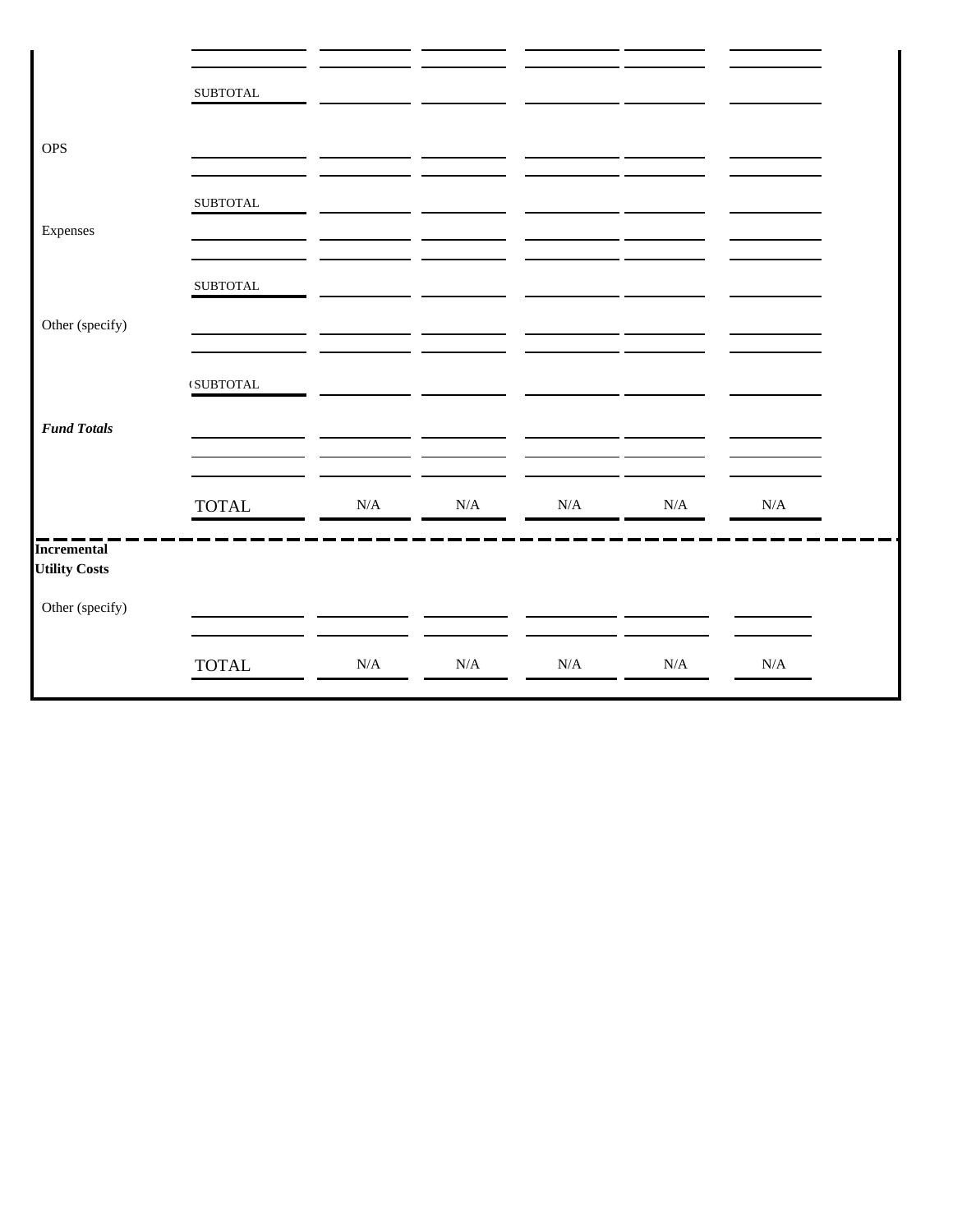## **CIP-5: Service-Level Capital Renewal Projects**

|                               |                                                        | <b>Agency: Dept of Env Protection</b>                                                                                           |                                       |                                        | <b>LAS/PBS Budget Entity Code:</b>  |                                         | 37500300                                    |                         |
|-------------------------------|--------------------------------------------------------|---------------------------------------------------------------------------------------------------------------------------------|---------------------------------------|----------------------------------------|-------------------------------------|-----------------------------------------|---------------------------------------------|-------------------------|
|                               |                                                        | <b>Service: State Park Operations</b>                                                                                           |                                       |                                        | <b>Appropriation Category Code:</b> |                                         | 080039                                      |                         |
|                               |                                                        |                                                                                                                                 |                                       |                                        | <b>Agency Priority:</b>             |                                         | 8                                           |                         |
| <b>Project Title:</b>         |                                                        |                                                                                                                                 |                                       |                                        |                                     |                                         |                                             |                         |
|                               |                                                        | <b>State Park Facility Improvements</b>                                                                                         |                                       |                                        | <b>LRPP Narrative Page:</b>         |                                         |                                             |                         |
| To be constructed by:         |                                                        |                                                                                                                                 | Contract: Yes                         |                                        |                                     | Force account: No, multi phase projects |                                             |                         |
| <b>Level of Aggregation:</b>  |                                                        |                                                                                                                                 |                                       |                                        |                                     |                                         |                                             |                         |
| $\Box$ Service                |                                                        |                                                                                                                                 |                                       |                                        | <b>NAME</b>                         |                                         |                                             |                         |
|                               |                                                        | Major Repair Project? (Y/N) (If Yes, complete Parts A, D & E; if No, complete Parts A, B & C)                                   |                                       |                                        |                                     |                                         |                                             |                         |
|                               |                                                        | Critical Need? (Y/N) (If Yes, all funding must be requested in the first two fiscal years)                                      |                                       |                                        |                                     |                                         |                                             |                         |
| PART A: SYSTEM IDENTIFICATION |                                                        |                                                                                                                                 |                                       |                                        |                                     |                                         |                                             |                         |
| <b>BUILDING SYSTEM GROUP</b>  |                                                        |                                                                                                                                 | CENTRAL UTILITY SYSTEM GROUP          |                                        |                                     |                                         | CODE AND LICENSURE                          |                         |
| Annual group request? _ No    |                                                        |                                                                                                                                 | Annual group request? _____           |                                        |                                     |                                         | <b>CORRECTION GROUPS</b>                    |                         |
| electrical<br>envelope        | $(BE)$ __ $\underline{x}$<br>$(BX)$ <sub>_______</sub> |                                                                                                                                 | cogeneration<br>cooling gen./distrib. |                                        | $({\rm UC})$                        |                                         | Licensure<br>Annual request? ______         | $(LC)$ <sub>_____</sub> |
| interior                      | $(BI)$ <sub>_________</sub>                            |                                                                                                                                 | electric distrib.                     |                                        |                                     |                                         |                                             |                         |
| mechanical                    | $(BM)$ _ x                                             |                                                                                                                                 | heating gen./distrib.<br>landfill     |                                        | $(UH)$ <sub>_______</sub>           |                                         | Life Safety                                 |                         |
| plumbing<br>roof              | $(BP)$ __ x<br>$(BR)$ $\_\_$ x                         |                                                                                                                                 | water treat./distrib.                 |                                        | $(UL)$ <sub>_______</sub>           |                                         | Annual request? _____                       |                         |
| site                          | $(BG)$ __ x                                            |                                                                                                                                 | waste treatment                       |                                        | $(US)$ <sub>_______</sub>           |                                         | Handicapped                                 | (LH)                    |
| special<br>structural         | $(BD)$ $\_\_$ x                                        |                                                                                                                                 |                                       |                                        |                                     |                                         | Annual request? ______                      |                         |
|                               | $(BS)$ $\_\_$ x                                        |                                                                                                                                 |                                       |                                        |                                     |                                         | Environmental (LE)<br>Annual request? _____ |                         |
|                               |                                                        | SPECIAL SYSTEM GROUP                                                                                                            |                                       | <b>CAMPUS SYSTEM GROUP</b>             |                                     |                                         |                                             |                         |
|                               |                                                        | Annual group request? _____                                                                                                     |                                       | Annual group request? _____            |                                     |                                         |                                             |                         |
|                               | storage tanks                                          | energy conservation<br>SC)<br>$(BX)$ <sub>______</sub>                                                                          |                                       | drainage/grounds<br>road system paving |                                     |                                         |                                             |                         |
|                               |                                                        |                                                                                                                                 |                                       | other paving                           |                                     | $(CP)$ <sub>______</sub>                |                                             |                         |
|                               |                                                        | NOTE: If at least three systems or at least two groups are to be repaired in a single project, it is a MAJOR REPAIR and Part D  |                                       |                                        |                                     |                                         |                                             |                         |
|                               |                                                        | should be used. If three or more systems in a facility group are being repaired in separate projects within one group's general |                                       |                                        |                                     |                                         |                                             |                         |
|                               |                                                        | capital renewal request, it is NOT a MAJOR REPAIR and you will answer YES to "annual request" and complete Parts B and C.       |                                       |                                        |                                     |                                         |                                             |                         |
|                               |                                                        | PART B: PROJECTED FINANCE PLAN FOR FACILITY GROUP REPAIRS, AND SPECIFIED<br><b>CODE AND LICENSURE CORRECTIONS:</b>              |                                       |                                        |                                     |                                         |                                             |                         |
|                               |                                                        |                                                                                                                                 |                                       |                                        |                                     |                                         |                                             |                         |
| Group/System                  |                                                        | <b>Fund Code</b>                                                                                                                | FY 2013-14                            | FY 2014-15                             | FY 2015-16                          | FY 2016-17                              | FY 2017-18                                  |                         |
|                               |                                                        |                                                                                                                                 | \$10,000,000                          | \$10,000,000                           | \$10,000,000                        | \$10,000,000                            | \$10,000,000                                |                         |
|                               |                                                        |                                                                                                                                 |                                       |                                        |                                     |                                         |                                             |                         |
|                               |                                                        |                                                                                                                                 |                                       |                                        |                                     |                                         |                                             |                         |
|                               |                                                        |                                                                                                                                 |                                       |                                        |                                     |                                         |                                             |                         |
|                               |                                                        |                                                                                                                                 |                                       |                                        |                                     |                                         |                                             |                         |
|                               |                                                        |                                                                                                                                 |                                       |                                        |                                     |                                         |                                             |                         |
|                               |                                                        |                                                                                                                                 |                                       |                                        |                                     |                                         |                                             |                         |
|                               |                                                        | <b>TOTAL</b>                                                                                                                    | \$10,000,000                          | \$10,000,000                           | \$10,000,000                        | \$10,000,000                            | \$10,000,000                                |                         |
|                               |                                                        |                                                                                                                                 |                                       |                                        |                                     |                                         |                                             |                         |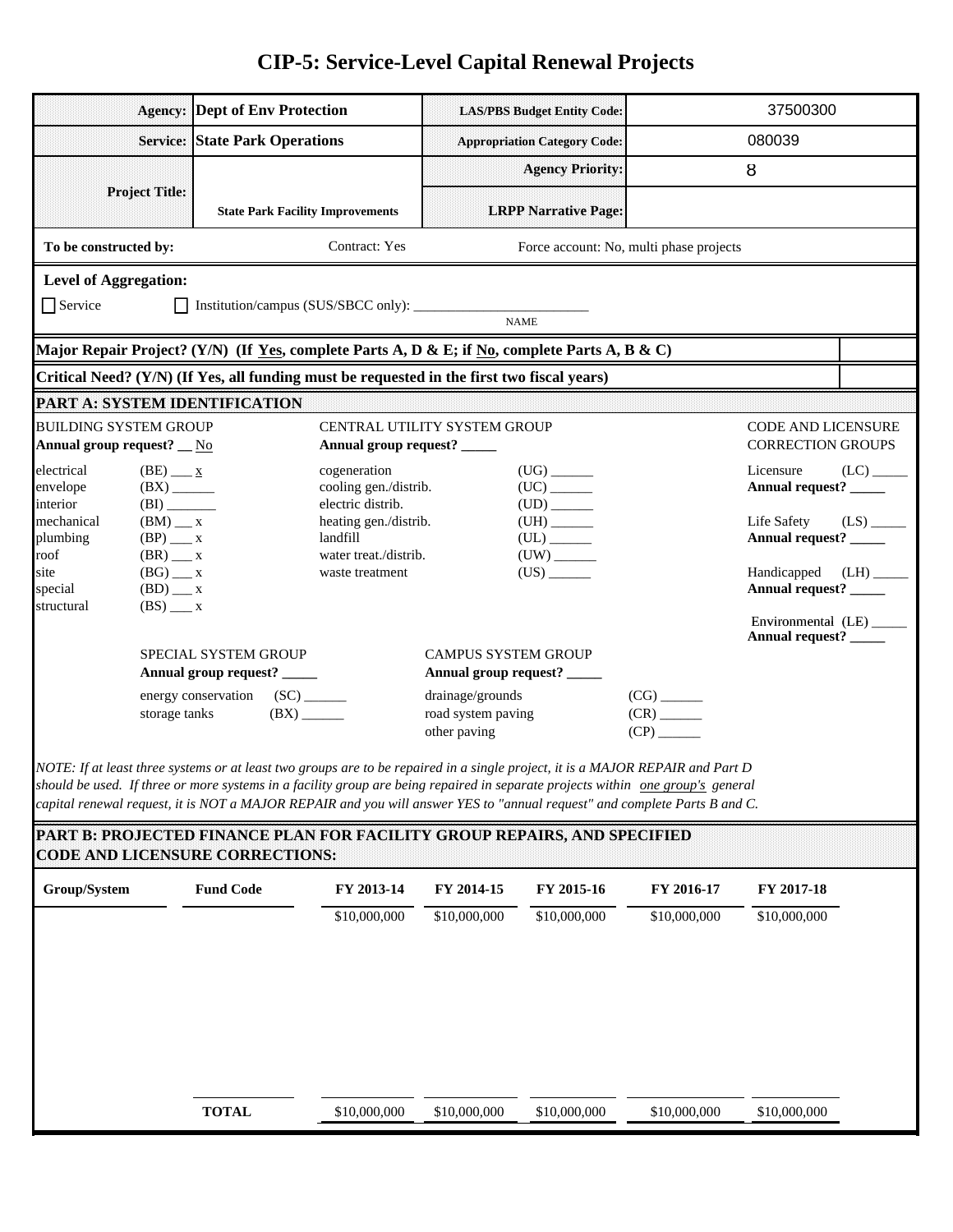| Project<br><b>Description</b>                                  | <b>DMS</b><br>Bldg.# | <b>Critical</b><br>Routine | FY 2013-14                                                    | FY 2014-15                                                                            | FY 2015-16   | FY 2016-1    | FY 2017-18   |  |
|----------------------------------------------------------------|----------------------|----------------------------|---------------------------------------------------------------|---------------------------------------------------------------------------------------|--------------|--------------|--------------|--|
|                                                                |                      |                            | \$10,000,000                                                  | \$10,000,000                                                                          | \$10,000,000 | \$10,000,00  | \$10,000,000 |  |
|                                                                |                      |                            |                                                               |                                                                                       |              |              |              |  |
|                                                                |                      |                            |                                                               |                                                                                       |              |              |              |  |
|                                                                |                      |                            |                                                               |                                                                                       |              |              |              |  |
|                                                                |                      |                            |                                                               |                                                                                       |              |              |              |  |
|                                                                |                      |                            |                                                               |                                                                                       |              |              |              |  |
|                                                                |                      |                            |                                                               |                                                                                       |              |              |              |  |
|                                                                |                      |                            |                                                               |                                                                                       |              |              |              |  |
|                                                                |                      |                            | PART D: SCHEDULE OF MAJOR REPAIRS AND COMPONENT FINANCING:    |                                                                                       |              |              |              |  |
| BUILDING / FACILITY IDENTIFICATION / DESCRIPTION               |                      |                            |                                                               |                                                                                       |              |              |              |  |
|                                                                |                      |                            |                                                               |                                                                                       |              |              | COUNTY       |  |
|                                                                |                      |                            | LRPP NARRATIVE PAGE ON WHICH PROJECT IS DESCRIBED ___________ |                                                                                       |              |              |              |  |
| <b>Schedule of Project Components</b><br>(Component/Fund Code) |                      |                            | FY 2013-14                                                    | <b>Estimated Expenditures</b><br>FY 2015-16<br>FY 2014-15<br>FY 2016-17<br>FY 2017-18 |              |              |              |  |
| 1401000000                                                     |                      |                            | \$10,000,000                                                  | \$10,000,000                                                                          | \$10,000,000 | \$10,000,000 | \$10,000,000 |  |
|                                                                |                      |                            |                                                               |                                                                                       |              |              |              |  |
|                                                                |                      |                            |                                                               |                                                                                       |              |              |              |  |
|                                                                |                      |                            |                                                               |                                                                                       |              |              |              |  |
|                                                                |                      |                            |                                                               |                                                                                       |              |              |              |  |
|                                                                |                      |                            |                                                               |                                                                                       |              |              |              |  |
|                                                                |                      |                            |                                                               |                                                                                       |              |              |              |  |
|                                                                |                      |                            |                                                               |                                                                                       |              |              |              |  |
|                                                                |                      |                            |                                                               |                                                                                       |              |              |              |  |
| Total: All Costs by Fund Code                                  |                      |                            |                                                               |                                                                                       |              |              |              |  |
|                                                                |                      | <b>Fund Code</b>           | FY 2013-14                                                    | FY 2014-15                                                                            | FY 2015-16   | FY 2016-17   | FY 2017-18   |  |
|                                                                |                      | 2131                       | \$10,000,000                                                  | \$10,000,000                                                                          | \$10,000,000 | \$10,000,000 | \$10,000,000 |  |
|                                                                |                      | <b>TOTAL</b>               | \$10,000,000                                                  | \$10,000,000                                                                          | \$10,000,000 | \$10,000,000 | \$10,000,000 |  |
| PART E: COST EFFICIENCIES ANTICIPATED FROM MAJOR REPAIRS:      |                      | <b>Fund</b>                |                                                               |                                                                                       |              |              |              |  |
| <b>Incremental Facility</b><br><b>Maintenance Costs</b>        |                      | Code                       | FY 2012-13                                                    | FY 2013-14                                                                            | FY 2014-15   | FY 2015-16   | FY 2016-17   |  |
| Salaries & Benefits                                            |                      |                            |                                                               |                                                                                       |              |              |              |  |
|                                                                |                      |                            |                                                               |                                                                                       |              |              |              |  |